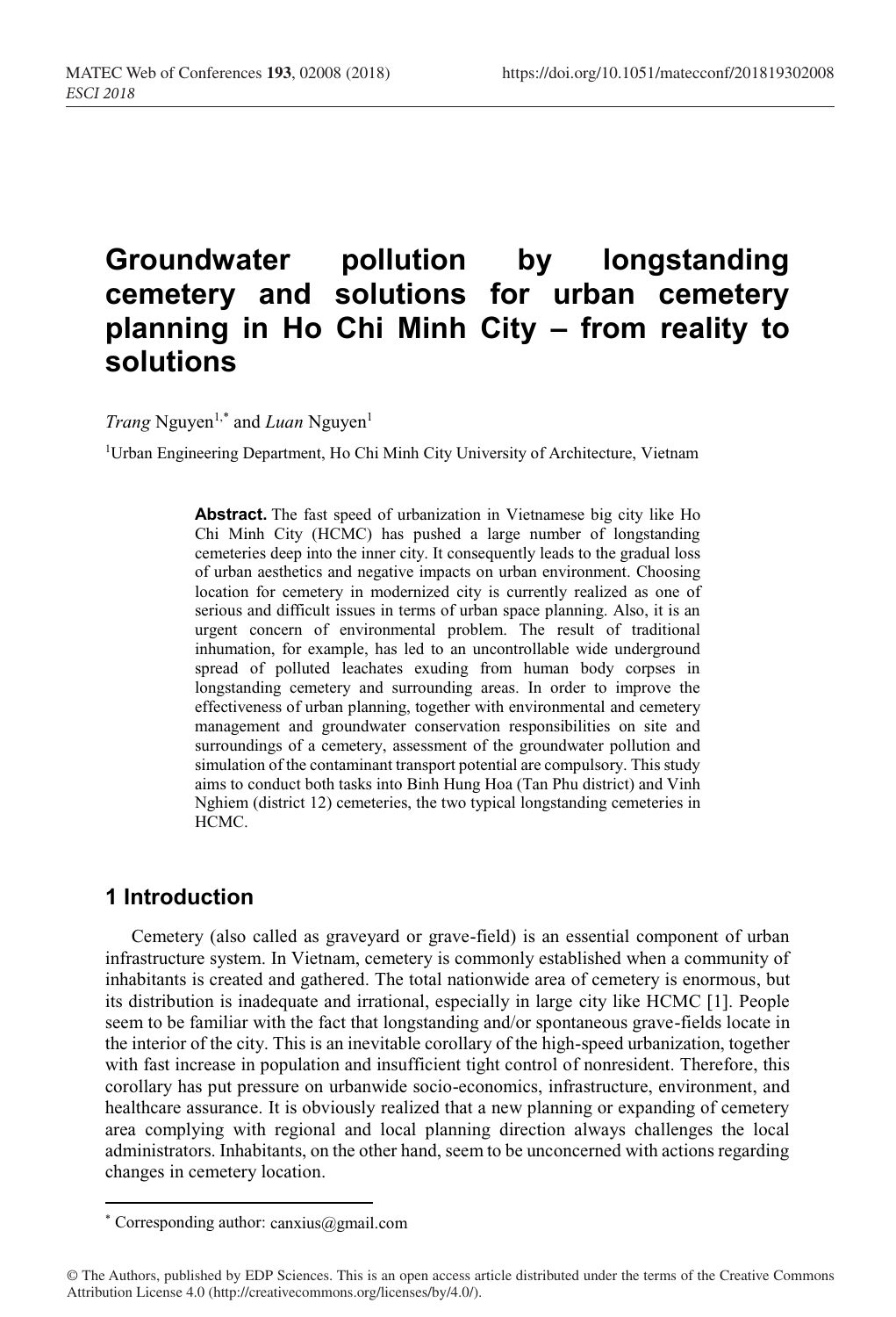Polluted groundwater on the site and surroundings of longstanding and spontaneous cemeteries has been considering as one of the most urgent concerns of people and society for many years. The pollution caused by biological decomposition process of a body corpse after a long time being buried into grave and leachates of ground-absorption process. The leachates may comprise embalming solutions, disease agents, bacteria, organic and inorganic decomposition compounds, such as: nitrogen and phosphorous compounds which are currently identified as serious groundwater contaminants. If people use polluted groundwater polluted by those agents as household water supply, then it may become a cause of local epidemic diseases [2]. There has no conclusive evidence to show the potential of spread of disease by leachates exuding from human body corpses in longstanding graveyard in HCMC. The potential, however, has been still dubious and concerned with high reliability due to the deficiency of scientific base.

Binh Hung Hoa cemetery, the largest cemetery of HCMC, was founded spontaneously in Tan Phu district with a total area of 44 hectares approximately in 1945. It was ceased to stop traditional burial activities in 2008. Although it has been connected with the city water supply system for recent years, people living in site and surroundings still keep their habits of exploiting groundwater for daily use. The reasons are listed as: (1) undisciplined management of city and official authority; (2) unsuitable and inefficient regulations; and (3) unwilling to pay for use. By that uncontrollable exploitation of groundwater, people have put their contribution to hasten the spreading of contaminants exuding from human body corpses.

Another concern in this study is Vinh Nghiem cemetery located in district 12 with a total area of 2.4 hectares approximately. It has a similar critical condition of pollution to Binh Hung Hoa cemetery. Vinh Nghiem cemetery was found spontaneously before 1975 and has still been running up to now. The practical observational results carried out since 2015 to 2017 and released by the Division for Water Resources Planning and Investigation for the South of Vietnam show that the concentration of the following contaminants: ammonium  $NH_4^+$ , nitrate  $NO_3$ , nitrite  $NO2$ , chemical oxigen demand (COD), and heavy metal ions in groundwater samples have exceeded significantly in comparison with the Vietnam National Technical Regulation on Groundwater Quality QCVN 09:2015/BTNMT [3].

Groundwater pollution facts of the two above longstanding cemeteries, together with undisciplined planning management and inappropriate solutions for treatment, has demonstrated the urgent necessity to complement appropriate planning for new cemeteries and "green-expanding" for present ones.

## **2 Materials and methods**

#### **2.1 Principles for the spread of contaminant**

Burial methods may vary due to the regional differences, habits and customs of countries or peoples, and religions. It consists of inauspicious burials, inhumation, and cremation. Other alternative but unpopular methods include water burials, burial to the sea, sky burials, stoneburials, etc. Each method has its own spirit meanings. In terms of groundwater pollution potential, however, inhumation and water burial are believed to be the two most serious methods with highest contaminants.

A coffin (also called as casket) is commonly buried at a depth of 1.8 meters from the topsoil. In some cases of specific planning, the minimum burial depth is 1.3 meters from the topsoil [4]. By inhumation of coffins or death body corpses directly into the ground, human has put their contribution to hasten the spreading rate of contaminants into the aquifers. If the local strata and sediment of geology, in particular, are sufficient for contaminants being permeated faster, in addition to other conditions (i.e. the minimum dilution capability,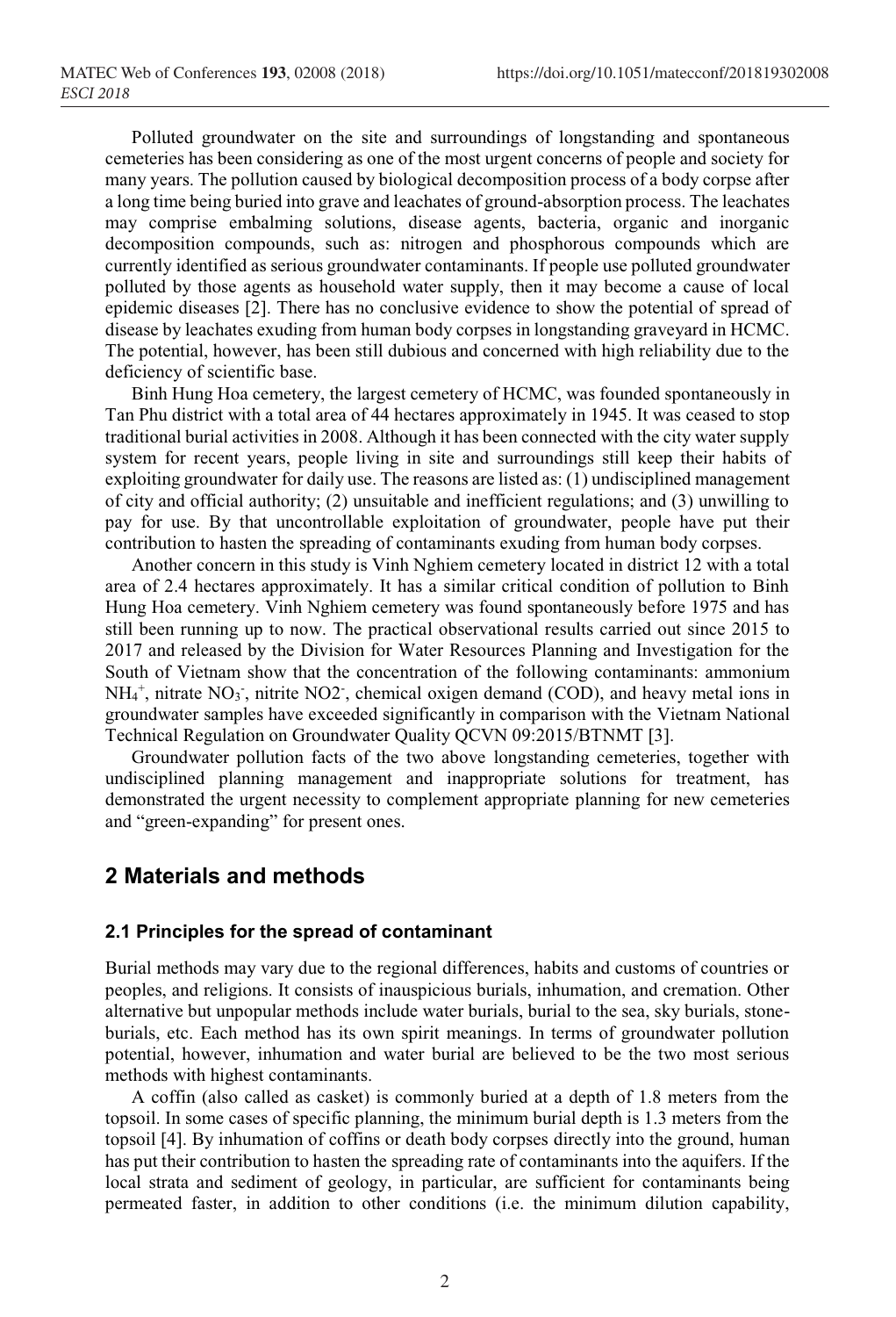biological attenuation limitations, physical and chemical reactions and interstage progress limitations), then the spread of contaminants may increase more significantly. The quality of groundwater, therefore, would be menaced unpredictably [2]. The deeper the person is buried, the faster the spread.

Leachates exude from landfill human body corpses with a slow rate. The majority of landfill leachates will permeate through the soil, while the residual may be evaporated or dissipated into the air. Leachates initially begin its spread from the coffin in which a death body corpse is covered to the unsaturation zone. These post-absorption products in the unsaturation zone will be pushed to the saturation zone on a downward path and infect contaminants to the aquifers (see Figure 1).

| Soil zone                          | <b>COFFIN</b> | Sorption.<br>Intense chemical and biochemical<br>degradation.                                                                                           |
|------------------------------------|---------------|---------------------------------------------------------------------------------------------------------------------------------------------------------|
| Unsaturated zone<br>Water table    |               | Continued sorption.<br>Reduced chemical and biological<br>degradation.                                                                                  |
| Saturated zone<br>Groundwater flow |               | Dilution and dispersion dominates.<br>Extent of filtration dependent on nature<br>of aquifer. Chemical reactions<br>dependent on groundwater chemistry. |

**Fig. 1.** Natural attenuation processes of leachates exuding from landfill human body corpses.

Diffusion and transport are the two most essential processes which control the speed and scale of contaminants spreading underground. Other factors which could affect directly to the spreading of contaminants are the dimension and porosity of soil. Contaminants (or polluted fluid flows) are transported through the soil interstices and redirect sequent to split off to smaller streams. It is called as a mechanic dispersion process, where small contaminant streams are being agitated by hydraulic pressure**.** This process, consequently, occurs to reduce the concentration of saluted contaminants. Also, it could be called as the dilution process of saluted contaminants, in other words.

Computing and balancing the interaction of soil, water and saluted contaminants are employed to simulate the three processes of solution, sedimentation, and adsorption; in which results obtained in the adsorption process computing are the most significant basis of the simulation model for contaminants transport in this study.

### **2.2. Pollution facts of groundwater at longstanding cemeteries in Ho Chi Minh City**

Expanding urban land will eventually narrow the total area of cemeteries in city. It is currently being a serious concern of a megacity of Ho Chi Minh City as old-cemeteries are encircled with new constructions and residential areas. Habitants surrounding such longstanding cemeteries, therefore, are threatening with pollutions of water, soil, and other living conditions. Reference [5] has released numerous evidences which demonstrate potential of serious pollutions by longstanding cemeteries, especially in cases of losing tight management in planning foundations, and development.

In developing and undeveloped countries worldwide, most cemeteries are founded without sufficient concerns on the risks of pollution potentials by death body corpses [4]. According to [4], contaminants proceeding from old-cemeteries (also defined as leachates exuding from human body corpses) could infected on water, soil, and air surrounding its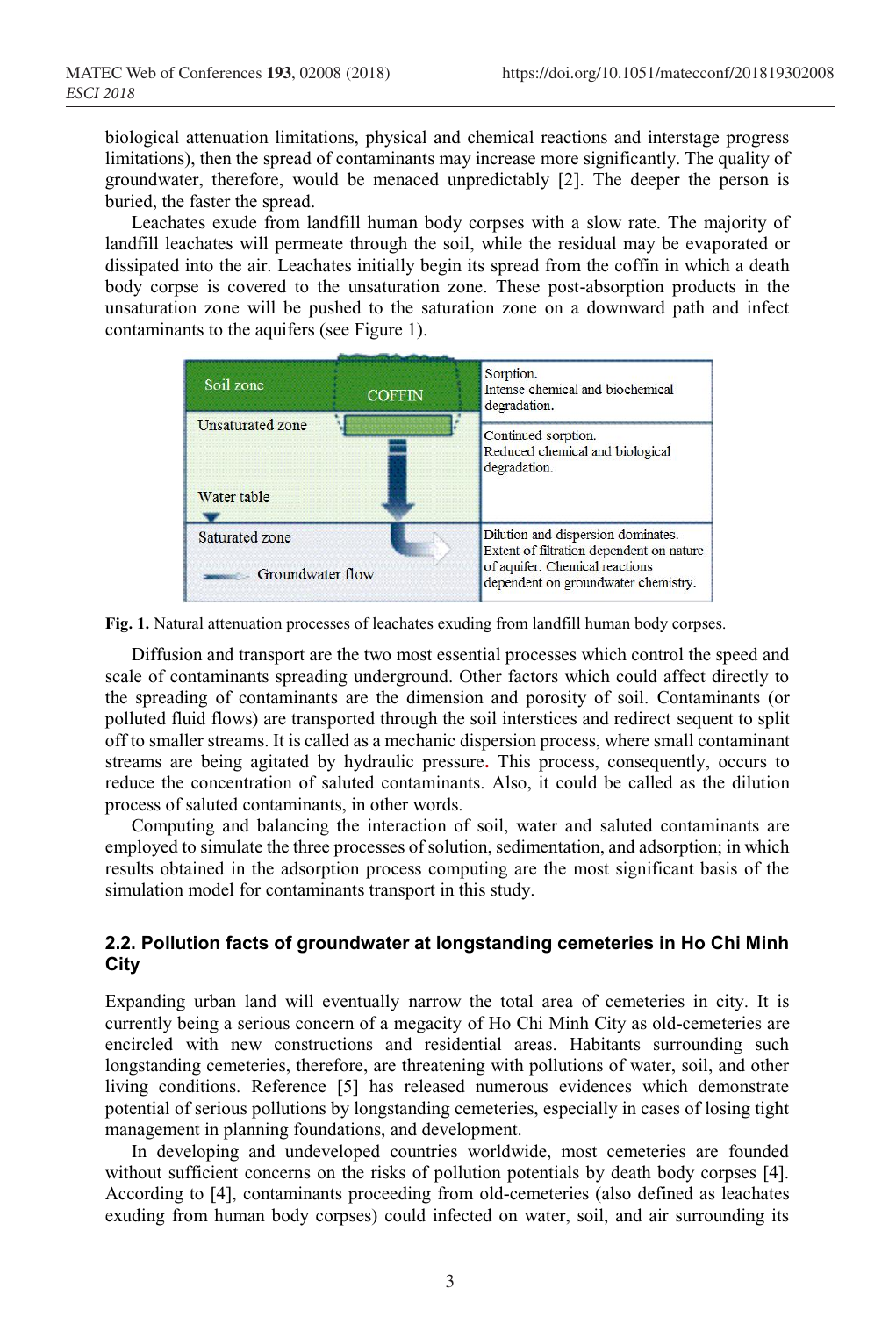spaces; in which groundwater is the most important harm of all. Leachates exuding from human body corpses are disease contaminants which could infect seriously on groundwater and surface-water if the aquifers are too closed to the topsoil layer [5]. This threaten is more serious as: (1) spontaneous longstanding cemeteries were founded in adjacent to residence zones; (2) undisciplined management in planning and design; (3) lack of comprehension and analyses on site survey, locations, geological conditions, and other environmental factors; and (4) insufficient regulations on urban planning and construction management.

According to the results published in [4] and [6] on pollution potential of cemetery developments, most cases of pollution caused by human death body not only contaminate groundwater in the first year of burial but expand its pollution continuously in many years afterwards. It commonly takes 10 to 12 years for a human death body corpse being decomposed completely, approximately. Up to 50 percent of contaminants from a corpse will be exuded into the aquifer and soil in the first year and the remained half will be sent in later years [6] (see table 1). When groundwater is infected by biological contaminants produced in decomposition process, then human health and living conditions will be impacted seriously as a firm consequence.

**Table 1.** Concentration of contaminants (kg) released from a human body corpse with a weight of 70kg [6].

| Year | <b>TOC</b> | NH4    | Ca     | Mg      | Na      | TZ.<br>ĸ | D       | SO <sub>4</sub> | <b>Cl</b> | Fe      |
|------|------------|--------|--------|---------|---------|----------|---------|-----------------|-----------|---------|
|      | 6.00       | 0.87   | 0.56   | 0.010   | 0.050   | 0.070    | 0.250   | 0.210           | 0.048     | 0.020   |
|      | 3.00       | 0.44   | 0.28   | 0.005   | 0.025   | 0.035    | 0.125   | 0.110           | 0.024     | 0.010   |
|      | .50        | 0.22   | 0.14   | 0.003   | 0.013   | 0.018    | 0.063   | 0.054           | 0.012     | 0.005   |
|      | 0.75       | 0.11   | 0.07   | 0.001   | 0.006   | 0.009    | 0.032   | 0.027           | 0.006     | 0.003   |
|      | 0.37       | 0.05   | 0.03   | < 0.001 | 0.003   | 0.004    | 0.016   | 0.012           | 0.003     | 0.001   |
| 6    | 0.19       | 0.03   | 0.02   | < 0.001 | 0.002   | 0.002    | 0.008   | 0.006           | 0.002     | < 0.001 |
|      | 0.10       | 0.01   | 0.01   | < 0.001 | 0.001   | 0.001    | 0.004   | 0.003           | < 0.001   | < 0.001 |
| 8    | 0.50       | < 0.01 | < 0.01 | < 0.001 | < 0.001 | < 0.001  | 0.002   | 0.001           | < 0.001   | < 0.001 |
| Q    | 0.02       | < 0.01 | < 0.01 | < 0.001 | < 0.001 | < 0.001  | 0.001   | < 0.001         | < 0.001   | < 0.001 |
| 10   | 0.01       | < 0.01 | < 0.01 | < 0.001 | < 0.001 | < 0.001  | < 0.001 | < 0.001         | < 0.001   | < 0.001 |

Note: TOC – Total Organic Carbon.

Binh Hung Hoa cemetery located in Tan Phu district has an estimated 94,000 graves in total and approximately 300,000 residents living among the tombs [3] (see figure 2). Burials were ceased in this cemetery since 2011 as it was decided to be relocated by the city authorities in 2008. In terms of environmental and groundwater pollutions, there is something dubious and concerned to be studied further.



**Fig. 2.** Overview of Binh Hung Hoa cemetery.

Having similar conditions with Binh Hung Hoa cemetery, Vinh Nghiem cemetery was founded spontaneously by 1975. It was encircled closely with residential areas surrounding its space. This 42-years old cemetery has been accommodated 2,200 bodies during its lifetime. Although it has a much smaller size than Binh Hung Hoa cemetery, there is no doubt that pollution is currently uncontrollable with dozens of complicated symptoms, similarly. Numerous observational surveys were carried out by the Division for Water Resources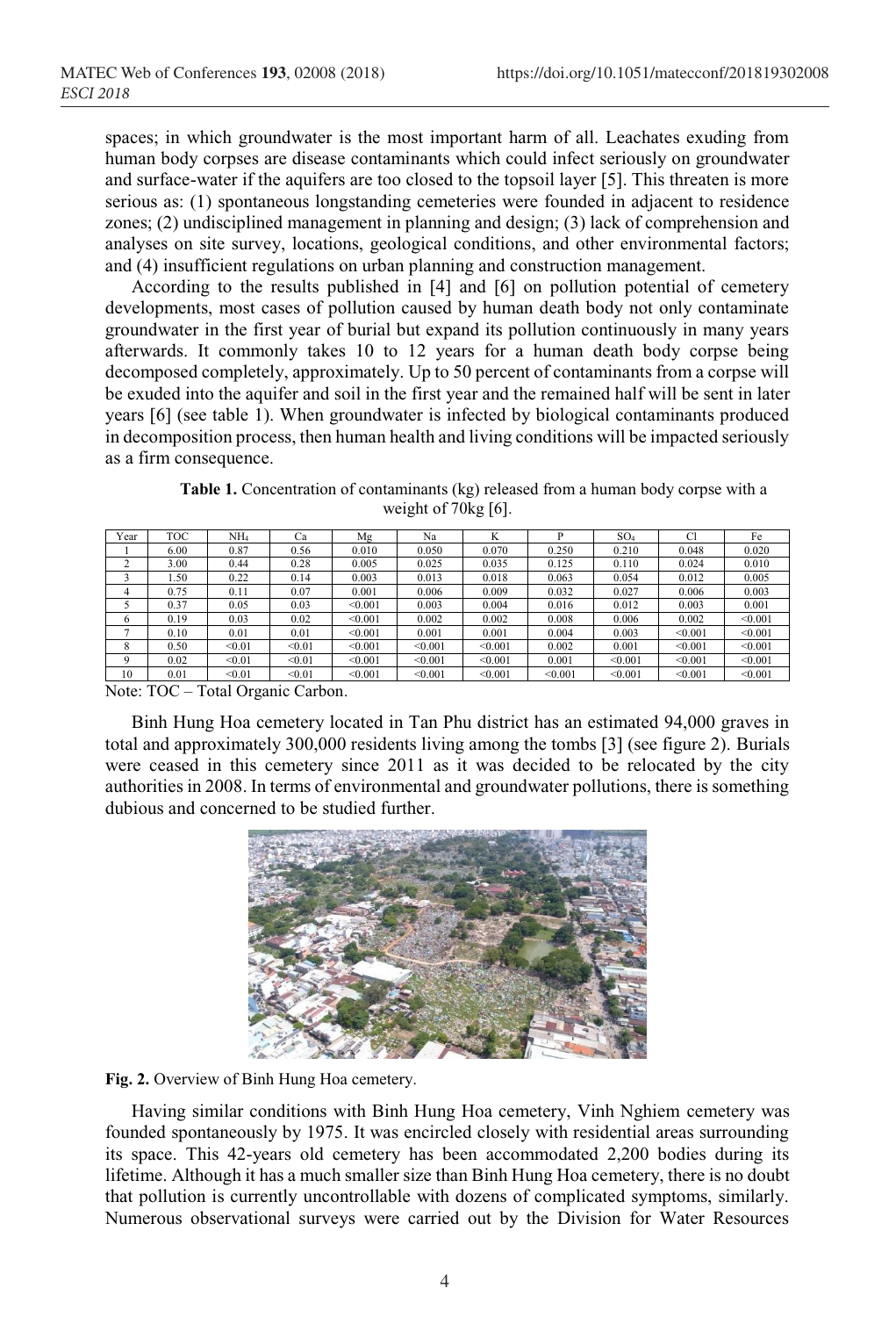Planning and Investigation for the South of Vietnam during 2015-2017 period to analyze the physical and chemical characteristics of groundwater, surface-water and soil surrounding the two cemeteries. Results show that the concentration of following contaminants: amonium NH4+, nitrate NO3-, nitrite NO2-, chemical oxigen demand (COD) and heavy metal ions in groundwater samples have exceeded significantly in comparison with the National Technical Regulation on Groundwater Quality QCVN 09:2015/BTNMT [3]. The quality parameters of soil surrounding Binh Hung Hoa and Vinh Nghiem cemeteries are shown in table 2, table 3, table 4, and table 5 as below:

**Table 2.** Percentage of contaminants exceeded the Vietnam National Technical Codes in groundwater samples collected from inner-site of Binh Hung Hoa and Vinh Nghiem cemeteries in Aug  $\div$  Nov 2016 and Apr 2017.

|                 |                                      | Percentage of contaminants exceeded the restriction in groundwater samples |          |               |          |             |          |                  |            |  |
|-----------------|--------------------------------------|----------------------------------------------------------------------------|----------|---------------|----------|-------------|----------|------------------|------------|--|
| Parameters      | Restriction<br>according<br>to $(1)$ | From August to November 2016                                               |          |               |          | April 2017  |          |                  |            |  |
|                 |                                      | Vinh Nghiem                                                                |          | Binh Hung Hoa |          | Vinh Nghiem |          | Binh Hung<br>Hoa |            |  |
|                 |                                      | qp3                                                                        | $qp2-3$  | qp3           | $qp2-3$  | qp3         | $qp2-3$  | qp3              | $qp2-$     |  |
| $NH4+$          |                                      | 50                                                                         | $\Omega$ | 50            | $\Omega$ | 50          | $\Omega$ | 100              | $\Omega$   |  |
| NO <sub>3</sub> | 15                                   | 50                                                                         | $\Omega$ | 0             | $\theta$ | 0           | 0        | $\Omega$         | $\theta$   |  |
| $Fe2+$          |                                      | 0                                                                          | $\Omega$ | 50            | $\theta$ | 0           | 0        | 50               | $\theta$   |  |
| <b>COD</b>      | 4                                    | 0                                                                          | $\Omega$ | 50            | 50       | $\Omega$    |          | $\Omega$         | $\Omega$   |  |
| Cd              | 0.005                                | <b>GHCP</b><br>50                                                          |          |               |          | <b>KPH</b>  |          |                  |            |  |
| Phenol          | 0.001                                | <b>KPH</b>                                                                 |          |               |          | 100         | 50       | 50               | <b>KPH</b> |  |

Note: (1) is the Vietnam National Technical Regulation on Groundwater Quality QCVN 09:2015/BTNMT; Unit of quality parameters: mg/l; qp3, qp2-3: the upper pleistocene and the intermediate pleistocene layer, respectively; GHCP: certain values stipulated in (1) - restriction; KPH – unidentified.

**Table 3.** Percentage of contaminants exceeded the Vietnam National Technical Codes in groundwater samples collected from surrounding area of Binh Hung Hoa and Vinh Nghiem cemeteries in October and November 2015.

|                 | Restriction  | Percentage of contaminants exceeded the restriction in groundwater samples |             |               |            |             |  |
|-----------------|--------------|----------------------------------------------------------------------------|-------------|---------------|------------|-------------|--|
| Parameters      | according to |                                                                            | Vinh Nghiem | Binh Hung Hoa |            |             |  |
|                 |              | qp3                                                                        | $qp2-3$     | qpl           | qp3        | $qp2-3$     |  |
| $NH4+$          |              | 29                                                                         | 33          |               | 20         |             |  |
| NO <sub>3</sub> | .5           |                                                                            |             | 60            | 29         |             |  |
| COD             |              | 86                                                                         | 100         | 50            | 100        | 29          |  |
| Cd              | 0.005        |                                                                            | <b>GHCP</b> |               | 20         | <b>GHCP</b> |  |
| Phenol          | 0.001        | 57                                                                         |             | 100           | 40         |             |  |
| Hg              | 0.001        | <b>KPH</b>                                                                 |             |               | 80         |             |  |
| CN              | 0.01         |                                                                            | <b>KPH</b>  | <b>GHCP</b>   | <b>KPH</b> |             |  |

Note: qp1 – the lower pleistocene.

**Table 4.** Percentage of contaminants exceeded the Vitenam National Technical Codes in surface-water samples collected from surrounding area of Binh Hung Hoa and Vinh Nghiem cemeteries in October and November 2015.

| Parameters                   | Restriction according to (2) | Percentage of contaminants exceeded the restriction in<br>surface-water samples |               |  |  |
|------------------------------|------------------------------|---------------------------------------------------------------------------------|---------------|--|--|
|                              |                              | Vinh Nghiem                                                                     |               |  |  |
|                              |                              |                                                                                 | Binh Hung Hoa |  |  |
| NH <sub>4</sub>              |                              |                                                                                 | 50            |  |  |
| NO <sub>2</sub>              | 0.05                         | <b>GHCP</b>                                                                     |               |  |  |
| $\rm{COD}$                   | 50                           | 50                                                                              |               |  |  |
| PO <sub>4</sub> <sup>3</sup> |                              |                                                                                 | 50            |  |  |
|                              | 0.01                         | <b>KPH</b>                                                                      | 50            |  |  |
| Ηg                           | 0.002                        | KPH                                                                             |               |  |  |

Note: (2) - is the National Technical Regulation on Surface-water Quality QCVN 08:2015/BTNMT – column B2; Unit of quality parameters: mg/l.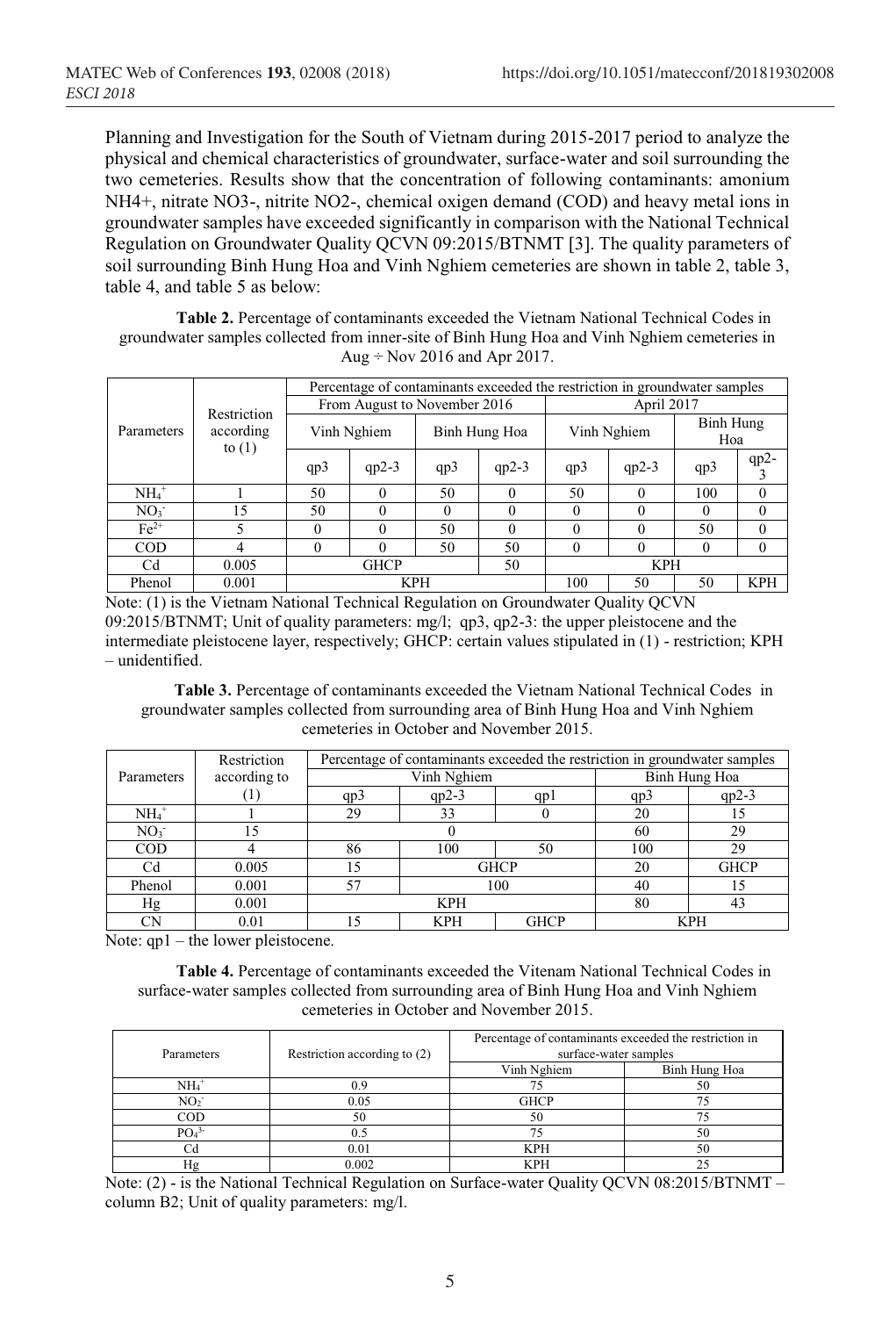From component-analysis results on ground- and surface-water quality, as well as quality of soil collected at burial and surrounding areas of Vinh Nghiem and Binh Hung Hoa cemetery, it is obviously that: (1) there are appearances of amonium  $NH_4^+$  and COD pollutions at the upper pleistocene layer of Vinh Nghiem cemetery and at both upper and intermediate pleistocene layers of Binh Hung Hoa cemetery; and  $(2)$  amonium NH<sub>4</sub><sup>+</sup>, phosphate, and COD pollutions and heavy metal ions are found in ground- and surface-water samples collected surrounding the two graveyard areas..

According to the statistics of the HCMC Department of Natural Resources and Environment, there are an estimated 9,300 cemeteries located around the city with a total land area of approximately 1,200 hectares, in which only 100 hectares is gathered as municipal graveyard; remaining 1,100 hectares scattered in inner-residential areas around the city are the total land area of spontaneously cemeteries [7]. In particular, the total land area of cemeteries in Hoc Mon district is around 180 hectares with the majority being accounted for spontaneous founded cemeteries and longstanding graveyards. Hoc Mon, located in the suburban outskirts of the city, have not been supplied with an accomplished pure-water supply system for entire district. Residents living in Hoc Mon district are still exploiting water from drilled-wells (or boreholes) for diurnal uses without worrying about contaminations. Similarly, district 12 is highlighted by 100 small graveyards with a total land area of approximately 50 hectares. Binh Chanh district is remarkable with tombs located spontaneously alongside the traffic and inter-village roads [7]. There are no conclusive studies to demonstrate the risks of pollution caused by contaminants exuding from oldgraveyards in a large city like HCMC. However, it is believed that human health and lifespan of people living around longstanding cemeteries has been affected considerably.

#### **2.3. Reality of planning activities for cemetery in Ho Chi Minh City**

Demand for burial space is increasing significantly regarding both quality and quantity. Therefore, demand-forecasting plays an essential role to release planning orientation for the land-use of every region. A demand prediction model is commonly based on the rate of deaths, population and forecasted increase rate of population of a region or city [8]. Statistics published by the HCMC Department of Planning and Architecture in 2014 shown that: (1) HCMC population is predicted to reach approximately 20 billion by 2020; (2) the death rate is estimated at 40,000 people/year (equivalent to 0.4 percent), of which 8,000 people will be buried at their hometown, while others 32,000 burials will be carried out in HCMC, suburban areas and adjacent provinces [9]. By a 15-square-meter plot as burial standard, HCMC alone have to expand 40 hectares of cemetery space per year to accommodate its annual dead.

Unfortunately, results from practical planning have shown an opposite evidence that separate predicted estimations based on regional death rate could not be employed to forecast the future demand of burial plots in the next 10, 20, or 100 years afterwards. Alternatively, other factors could directly impact on burial demand comprise resettlement, inter-migration, burial methods, etc. As a consequence, it is perplexed for planners and governmental authorities to make a decision on planning land-use for urban cemetery. Reforming oldcemetery or constructing a new one to accommodate the increasing burial demand has been confusing the city administrator for recent years. Also, choosing location for new cemeteries has been a serious matter of controversy.

According to the Decree 23/2016/ND-CP on Construction, Management, and Employment of Cemeteries and Burial Land, planning of provincial cemetery system is defined as gathering and organizing activities of graveyards, burial lands, and funeral houses distributed separately in inner provincial official boundaries to comply with the provincial master plan, provincial land-use plan, and local plan for socio-economic development [10]. All cemeteries (include both operating and ceased cemeteries) must be maintained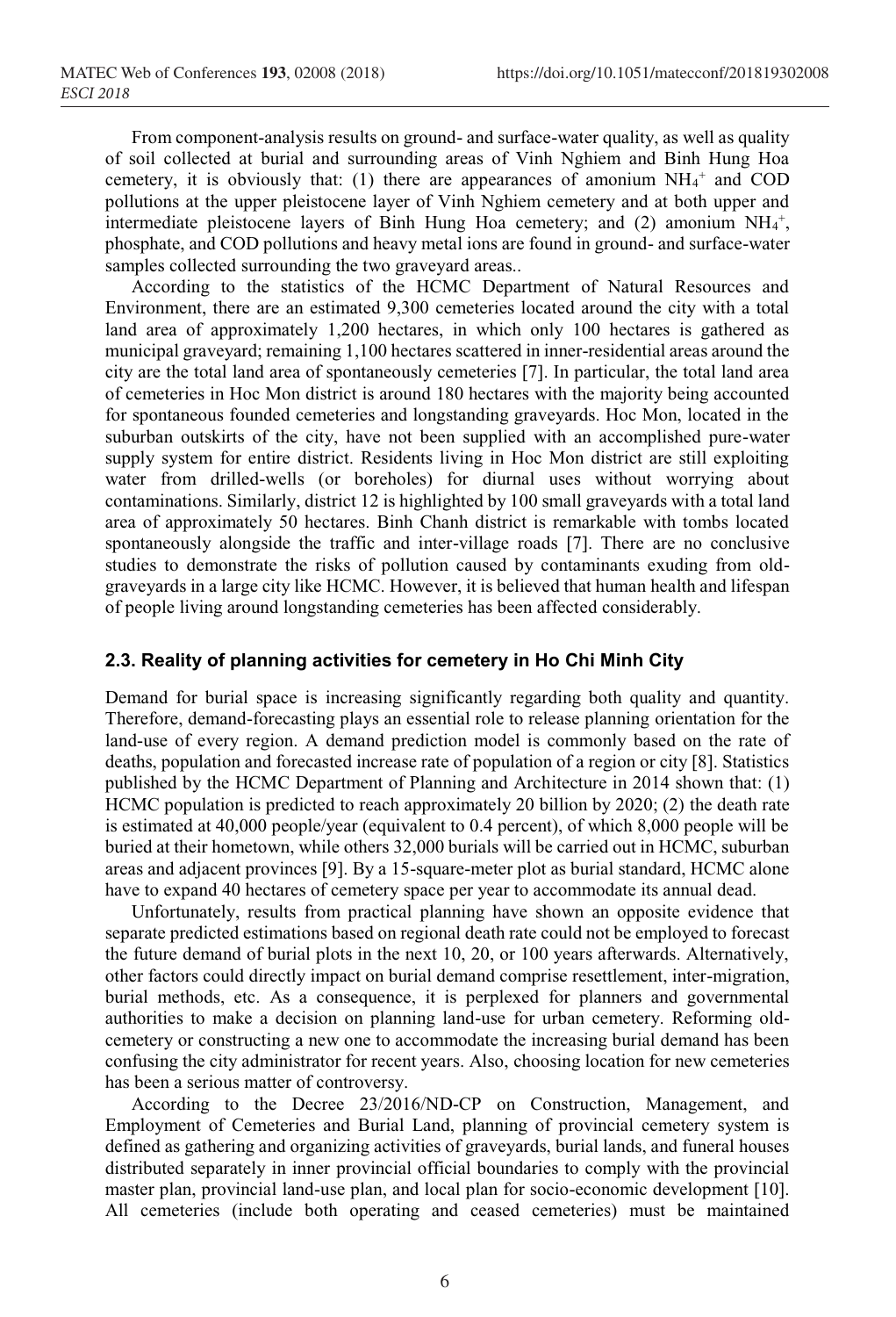periodically. The environmental conditions of cemeteries must be controlled under stipulated regulations. An updated Decree [10] revised on the basis of the Decree 35/2008/ND-CP has been released and come into effect for 10 years but it seems to be insufficient regarding regulations on cemetery and burial facilities planning [1]. For this reason, "burial land fever" has been occurred in many provinces and big cities of Vietnam, especially in HCMC.

Recently, the cost of a burial land-plot has increased significantly due to the explosion of traditional burial demand. It leads to a foundation of burial land trading market being effervescent. Particularly, people living in rural areas and suburban outskirts of the city are willing to sell their lands to anybody who has demand of burial. There is no legal tariff frame for burial land. It totally depends on agreement between buyers and the land-owners. Thus, the tariff may vary significantly from region to region. As a result, it is arduous for local authorities to monitor the operation of spontaneous cemeteries.

Recently, Vietnam Government has released numerous national subsidies to promote the burial land trading market. Business enterprises are currently being encouraged to invest in this market according to The Decree 23/2016/ND-CP. It means that the burial land trading has been recognized as a business service term [10]. Accordingly, business enterprises who invest in commercial cemeteries will be subsidized with various ways, i.e: free of land-use taxes, infrastructure free use, sharing a partial or full of compensation allowance for site clearance based on project-scales and types of investment. Moreover, commercial burial investment is not only a non-tax enterprise but also known as a revenue-undeclared business. Buying and selling burial land plots are totally flexible related to amount of plot, unlimited right to change owners and other concessions. For these reasons, this type of trading is believed as the most eventful segment of business services, while the luxury-property and residential house segment are reducing its attraction. In general, commercial cemetery segment is a sensitive but super profit enterprise. That is the reason why many investors are willing to spend their money on it.

Old cemetery clearance and reallocation, on the contrary, has been decompressed for decades. For example, the People's Committee of HCMC has released a decision for ceasing operation of Binh Hung Hoa cemetery in 2008. Then, Binh Hung Hoa reallocation project was listed in the Master Plan for Socio-Economic Development in HCMC through 2020, towards 2025, which was then approved by the Prime Minister Nguyen Tan Dung in 2013. Accordingly, the estimated capital cost of project is 2,500 billion Vietnam Dong.44 hectares of cemetery is planned to be cleared , of which 24 hectares will be redesigned as green and public space; 12 hectares is necessary to construct new commercial buildings, while remaining 8 hectares is deployed for complex-functional purposes by 2020. However, up to July 2017, about 4,000 tombs have not been exhumed and moved yet. It means that the first phase of Binh Hung Hoa clearance project will not be on schedule (the estimated term is end of December 2017). The second phase of project will be deployed to prepare 11.54 hectares of site clearance and 22,000 graves reallocation (the estimated start will be early November 2017). Slow clearance, insufficient compensation allowance and unwilling agreement of habitants who have family resting there have been determined as the three most significant obstacles. They are preventing the cemetery transformation project to be finished on time. In order to extricate those issues, the People's Committee of Binh Tan district has offered a proposal to bid cleared areas to attract investors. This suggestion once being approved and come into effect may share with the city by regenerating finance for further clearance phases.

Although covering a longstanding cemetery with trees and creating open public spaces could be an effective greening solution to improve the landscape, aesthetics and filtering the air, groundwater pollution could not be resolved. Does investor willing to pay for pollution treatments before building new constructions? Or clearing cemetery also means as ignoring pollution? These questions have not been answered yet. Therefore, it is compulsory and urgent for the city authorities to find convincing solutions before approving new plans on a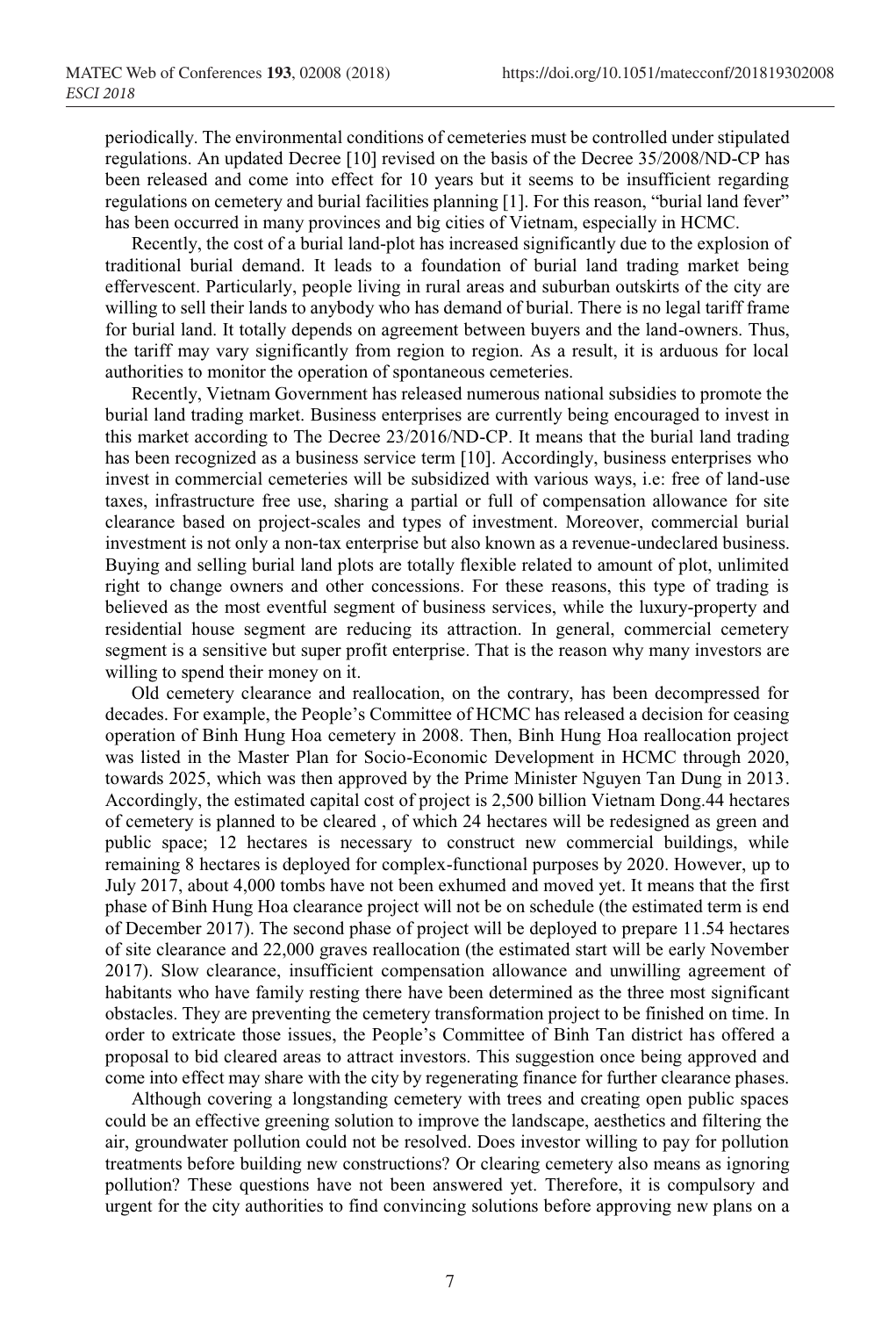longstanding cemetery. Other departments and institutes, certainly, must be responsible for co-operating with the city authorities in protecting environment. Potential investors, additionally, must share responsibilities with the city and residents to preserve groundwater sources besides aiming to get profit only.

## **3 Discussion**

According to Vietnam regulations, cemetery planning is a component of: (1) master plan for land-use; (2) regional construction plan; (3) master plan for urban constructions; and (4) master plan for rural residential zone [10]. Thus, cemetery planning process must comply with high-level planning requirements. As published in [1], a cemetery planning is a sevenstep process:

Step 1: Define boundaries, do site surveys and release site assessments;

Step 2: Classify types of funeral, scale and land-use parameters;

Step 3: Planning for land-use and landscape;

Step 4: Planning for infrastructure system;

Step 5: Strategic environment assessment or Environmental impact assessment;

Step 6: Counsel communities and local authorities;

Step 7: Prepare document for approval and appraisal.

Other regulations referred to planning process include: Vietnam National Code TCVN 7956:2008 on Urban Cemetery Design Standards, National Technical Regulation QCVN 07- 10:2016/BXD on Technical Infrastructure Works – Cemetery, Vietnam Building Code QCXDVN 01:2008/BXD on Regional and Urban Planning and Rural Residential Planning, and Vietnam Building Code QCXDVN 14:2009/BXD on Rural Residential Planning.

National building regulations and infrastructure system in co-operation with burial facilities are once conducted to master, regional and provincial plans may lead to space regeneration related to appearance and aesthetics. Unfortunately, Vietnam infrastructure systems are extremely overloaded and cannot meet the rapid increasing demand of transportation and residential settlement. For this reason, employing clearance for city inner longstanding cemeteries to mitigate contaminant conductivity into groundwater is compulsory. Other solutions could be implemented in lines with cemetery clearance include: on-site chemical-based treatments, utilizing land-use planning, green-cemetery deployment and cemetery park.

Cemetery park has been deployed in commercial-scale for decades. However, it is a brand-new concept of Vietnam. A cemetery park, which comprises a large proportion of trees, reservoirs, walkways, scrubs and decorative graves, is considered as a sustainable solution. In other words, a cemetery park will be integrated with Feng-shui objects to retrieve natural final resting places for deaths. Being an Eastern cultural country, Vietnamese spirit life is significantly influenced by fengshui, which comprises elements of geology, astrology, psychology, physics, intuition, astronomy and mathematics. People believe that traditional inhumation together with appropriate feng-shui elements could bring peace to the deaths, whose souls will stay and protect their descendants forever. According to the feng-shui, a supernatural energy could be formed when a dead human is buried at his right locations. This energy will be covered and protect to the whole family. Therefore, people are willing to pay lots of money to get a suitable grave location for their ancestors. Cemetery park investors, for this reason, put their great efforts to build facilities which could satisfy all in-need demands of burial customers. Types of grave could vary due to architectural design, family demands, religious and funeral style differences, i.e. single tombs, double tombs, semitombs, religious tombs, ash-urns, cremation zones, etc. One thing should be considered that a cemetery park does not allow graves of inauspicious burials but bone-ashes, cremation ashes, and exhumed ashes only. A high density polyethylene (HDPE) closed plates system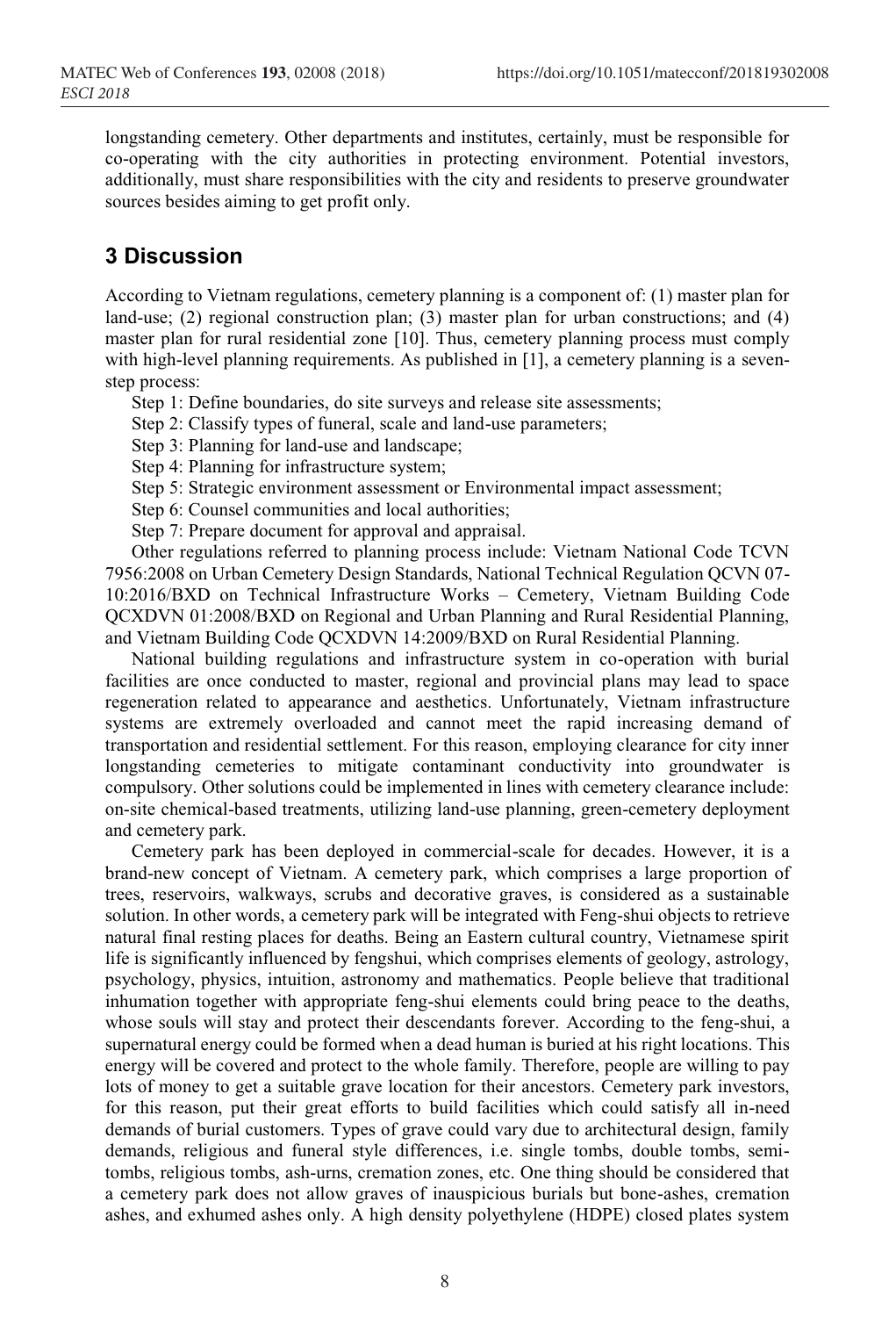and a leachate-collection system are used and put at the outer bottom of tombs to prevent leachates being conducted to groundwater and deeper aquifers (see Figure 2).



**Fig. 3.** Sewage Disposal System in Vinh Hang Cemetery.

Another updated concept to Vietnam is green-grave (or green burial). In traditional burial method, a death body corpse is placed into a decomposed-durable wooden coffin (hardwood, timber hardboards), which will be filled with additional smell and leachate-absorptions (coffee powder, dried flavorings, tea-leaves) as mummifying substances afterwards. Metallic coffin could be rarely used with formaldehyde-based mummification method. Formaldehyde is an extremely toxic chemical substance. It has been strictly forbidden in many European countries for mummification. Green inhumation, in contrary, is recommended to be implemented in Vietnam by environmental conservationists. It has a similar burial method with traditional way as a death body corpse will also be placed into a coffin and buried into the ground. However, easily decomposed woods will be used as alternative materials, while metallic and decomposed-durable materials are prohibited. The burial depth, additionally, will be reduced to mitigate conductivity potentials of contaminants into the aquifers (see figure 3). Burial cost, also, could be decreased by thinner removal of topsoil and cheaper materials.



**Fig. 4.** Differences of traditional burial and green burial methods.

Besides green inhumation, numerous contamination treatment approaches have been implemented for landfills including burial cemetery.

Point source contamination treatment method is a general way in which polluted groundwater is disinfected in the aquifers. It consists of soil vapor extraction (SVE), air sparging, bioremediation, chemical treatment, dual-phase extraction, in-well air stripping, Permeable Reactive Barriers (PRB), and Phyto-remediation.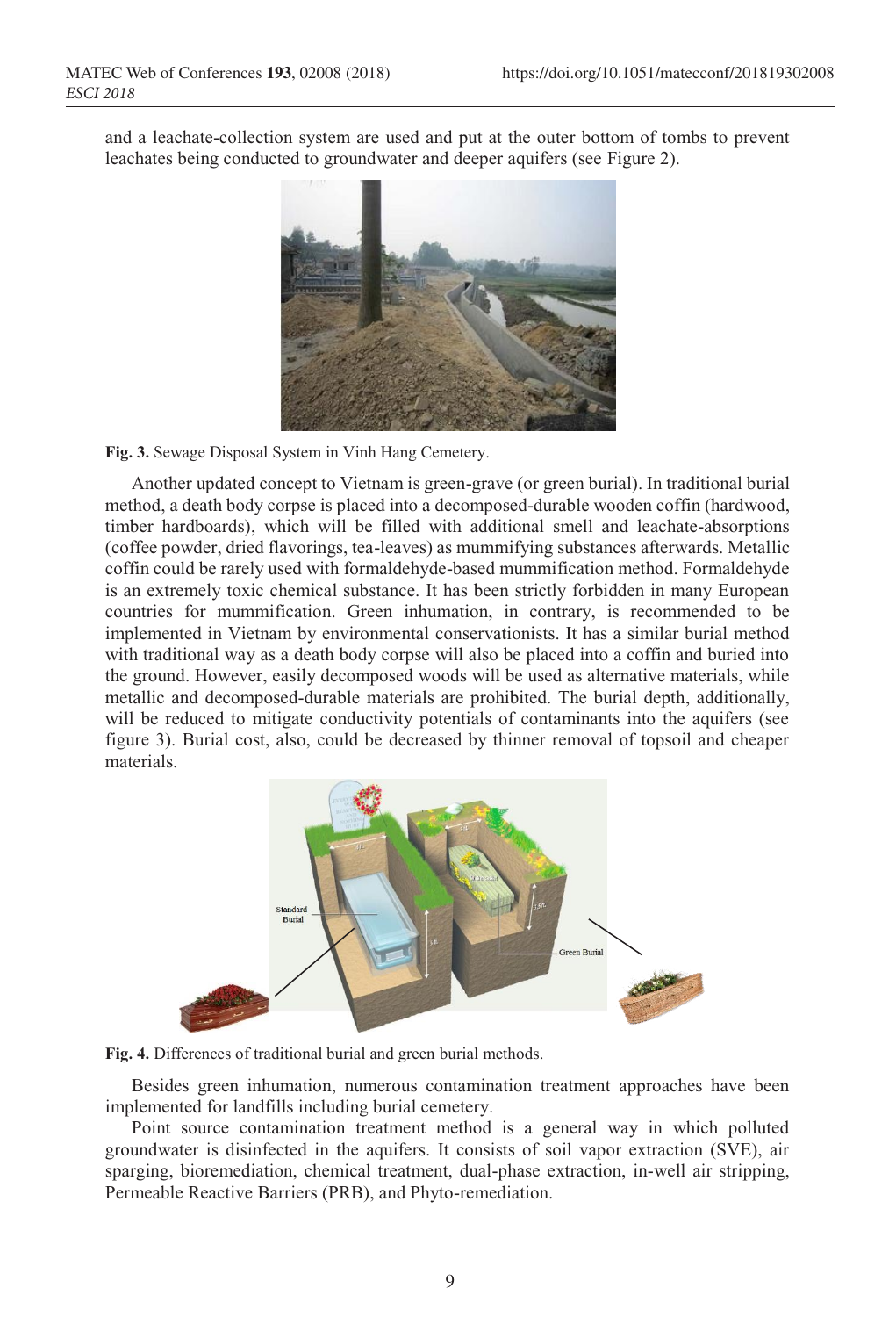Employing the aquifers as a "pollution treatment station", contaminants conductivity could be controlled in terms of transport-mitigation. When point-source pollution treatment methods are sufficiently concerned and implemented in cemetery construction planning, then the city aesthetics and its new cemeteries will be improved significantly related to green – clean – beautiful terms.

# **4 Conclusions**

Groundwater pollution facts of the two longstanding cemeteries as Binh Hung Hoa and Vinh Nghiem have demonstrated another fact that although planning for cemetery land-use in HCMC has been oriented regarding purposes and scale, but none for interprovincial interactio. Regulations related to construction, management, cemetery and funeral exploitation have been released for recent years, but their validity is too weak to be come into effect appropriately. As the city has been accepted existing longstanding cemeteries since the day they were founded, and willing to approve for new cemetery park projects of private enterprises, the number of city-interior cemetery is still high. As a consequence, land-use utilization, groundwater treatment, and environmental conservation are still remained. Therefore, various recommendations involved in cemetery planning and management were listed below as efficient solutions for the city:

- Fulfill the national regulations on cemetery investment, construction, management and planning. However, a fulfilled regulation must be strict enough to become national legalbase of cemetery-related works. Also, it must be reasonably flexible to keep specific characteristics of regions, religions, and ethnics;
- Prepare a site-map of cemetery land-use as practical base for further studies and planning on interprovincial cemeteries and funeral land-use utilization;
- Improve tools for cemetery land-use monitoring and management skills for official staffs;
- Establish general and specific strategies for regulation implementation on cemetery investment, construction, management, and planning;
- Set appropriate tariffs for basic funeral services to avoid uncontrollable collections;
- Cease operation of overload cemeteries;
- Set the optimal and minimal size for a grave-plot and a cemetery, apply it as a legal-base for clearing and relocating longstanding cemeteries;
- Improve official procedure on land-delivery in general and funeral land delivery in specific;
- Figure-out solutions for hastening site-clearance and land-collection projects to prepare for new cemetery construction projects;
- Employ financial instruments (i.e. tax instruments) to balance and monitor the cemetery land trading market.
- Promote mobilizing programs to gain community awareness and orient people towards green and new funeral methods;
- Deploy point source contamination treatment methods to longstanding cemeteries and cemetery park to mitigate contaminants conductivity into the aquifers.

## **References**

1. Luu Duc Cuong, *Study on compiling Proposal Strategy for Cemetery and Burial Management in Urban and Rural Residential Areas of Vietnam through 2020* (Vietnam Institute for Urban and Rural Planning, 2016)